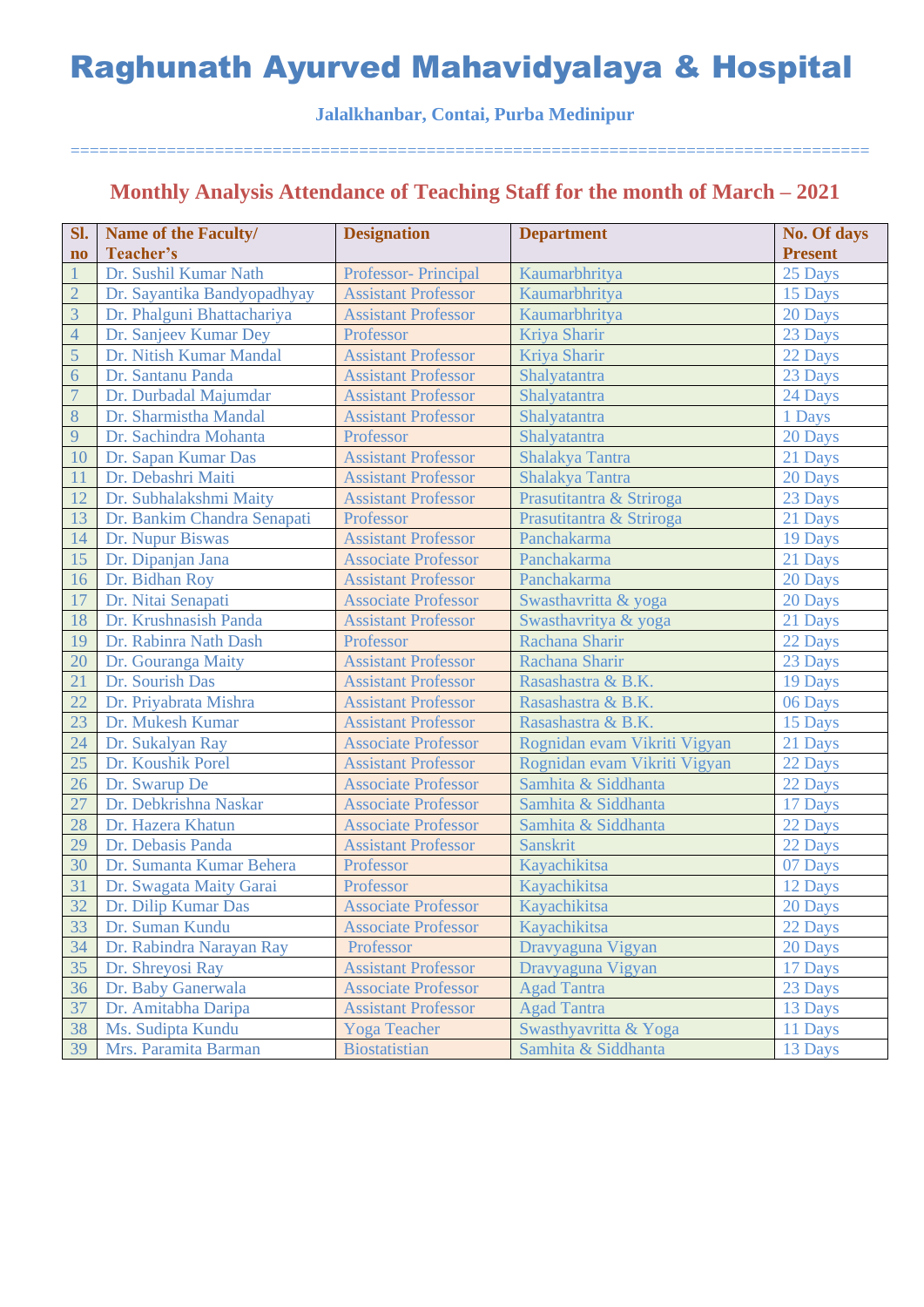### **Jalalkhanbar, Contai, Purba Medinipur**

| Sl.                    | <b>Name of the College Staff</b> | <b>Designation</b>                           | <b>Department</b>    | No. Of         |
|------------------------|----------------------------------|----------------------------------------------|----------------------|----------------|
| $\mathbf{n}\mathbf{o}$ |                                  |                                              |                      | days           |
|                        |                                  |                                              |                      | <b>Present</b> |
|                        | Mr. Swasti Sundar Jana           | Librarian                                    | <b>College Staff</b> | 23 Days        |
| $\overline{2}$         | Mr. Bijan Jana                   | <b>Assistant Librarian</b>                   | <b>College Staff</b> | 25 Days        |
| $\overline{3}$         | Ms. Shrabana Bera                | <b>Library Attendant</b>                     | <b>College Staff</b> | 20 Days        |
| $\overline{4}$         | Mr. Chandan Kumar Maiti          | Staff for Admin. & Acct. Services            | <b>College Staff</b> | 26 Days        |
| 5                      | Mr. Krishna Rana                 | Staff for Admin. & Acct. Services            | <b>College Staff</b> | 25 Days        |
| 6                      | Mr. Shankar Prasad Barman        | Staff for Admin. & Acct. Services            | <b>College Staff</b> | 23 Days        |
| $\overline{7}$         | Ms. Sritama Sinha                | Staff for Admin. & Acct. Services            | <b>College Staff</b> | 25 Days        |
| 8                      | Mr. Sumit Bera                   | <b>Staff for Admin. &amp; Acct. Services</b> | <b>College Staff</b> | 22 Days        |
| 9                      | Mr. Pulak Pradhan                | <b>Laboratory Technician</b>                 | <b>College Staff</b> | 24 Days        |
| 10                     | Mr. Raju Panigrahi               | <b>Laboratory Technician</b>                 | <b>College Staff</b> | 23 Days        |
| 11                     | Mr. Sandip Giri                  | <b>Laboratory Technician</b>                 | <b>College Staff</b> | 24 Days        |
| 12                     | Mr. Dilip Manna                  | <b>Laboratory Technician</b>                 | <b>College Staff</b> | 18 Days        |
| 13                     | Mr. Pijush Kanti Shee            | <b>Laboratory Technician</b>                 | <b>College Staff</b> | 20 Days        |
| 14                     | Mr. Debbrata Dinda               | <b>Laboratory Assistant</b>                  | <b>College Staff</b> | 18 Days        |
| 15                     | Mrs. Suparna Pradhan             | <b>Laboratory Assistant</b>                  | <b>College Staff</b> | 18 Days        |
| 16                     | Mr. Amitava Das                  | <b>Laboratory Assistant</b>                  | <b>College Staff</b> | 19 Days        |
| 17                     | Mr. Bikash Das                   | <b>Laboratory Assistant</b>                  | <b>College Staff</b> | 19 Days        |
| 18                     | Mr. Sukhendu Maity               | <b>Laboratory Assistant</b>                  | <b>College Staff</b> | 19 Days        |
| 19                     | Mr. Joydeb Jana                  | <b>Laboratory Assistant</b>                  | <b>College Staff</b> | 19 Days        |
| 20                     | Mr. Sutanu Huzzat                | <b>Museum Keeper</b>                         | <b>College Staff</b> | 24 Days        |
| 21                     | Mr. Swapan Bhunia                | <b>Museum Keeper</b>                         | <b>College Staff</b> | 25 Days        |
| 22                     | Mr. Dipankar Sasmal              | <b>Museum Keeper</b>                         | <b>College Staff</b> | 16 Days        |
| 23                     | Mr. Gopal Chandra Pramanik       | <b>Museum Keeper</b>                         | <b>College Staff</b> | 18 Days        |
| 24                     | Mrs Krishna Pradhan              | <b>Attendant</b>                             | <b>College Staff</b> | 20 Days        |
| 25                     | Mr. Soumendu Maity               | <b>Attendant</b>                             | <b>College Staff</b> | 18 Days        |
| 26                     | Mr. Debkumar Mishra              | <b>Attendant</b>                             | <b>College Staff</b> | 16 Days        |
| 27                     | Mrs. Tanaya Das Rana             | <b>Attendant</b>                             | <b>College Staff</b> | 17 Days        |
| 28                     | Mr. Sutirtha Das                 | <b>Attendant</b>                             | <b>College Staff</b> | 16 Days        |
| 29                     | Mrs. Sutapa Barik Maity          | <b>Attendant</b>                             | <b>College Staff</b> | 19 Days        |
| 30                     | Mrs. Siuli Metya                 | <b>Attendant</b>                             | <b>College Staff</b> | 23 Days        |
| 31                     | Mr. Manojit Ghosh                | Peon                                         | <b>College Staff</b> | 20 Days        |
| 32                     | Mrs. Sikha Bera                  | Peon                                         | <b>College Staff</b> | 15 Days        |
| 33                     | Mr Sanjoy Paria                  | Peon                                         | <b>College Staff</b> | 16 Days        |
| 34                     | Mr. Tushar Kanti See             | Peon                                         | <b>College Staff</b> | 18 Days        |
| 35                     | Mr. Amit Das                     | Peon                                         | <b>College Staff</b> | 16 Days        |
| 36                     | Mr. Dibakar Maity                | Lifter                                       | <b>College Staff</b> | 21 Days        |
| 37                     | Mr. Swapan Kumar Patra           | Gardener                                     | <b>College Staff</b> | 24 Days        |
| 38                     | Mr. Uttam Maity                  | Multipurpose worker                          | <b>College Staff</b> | 22 Days        |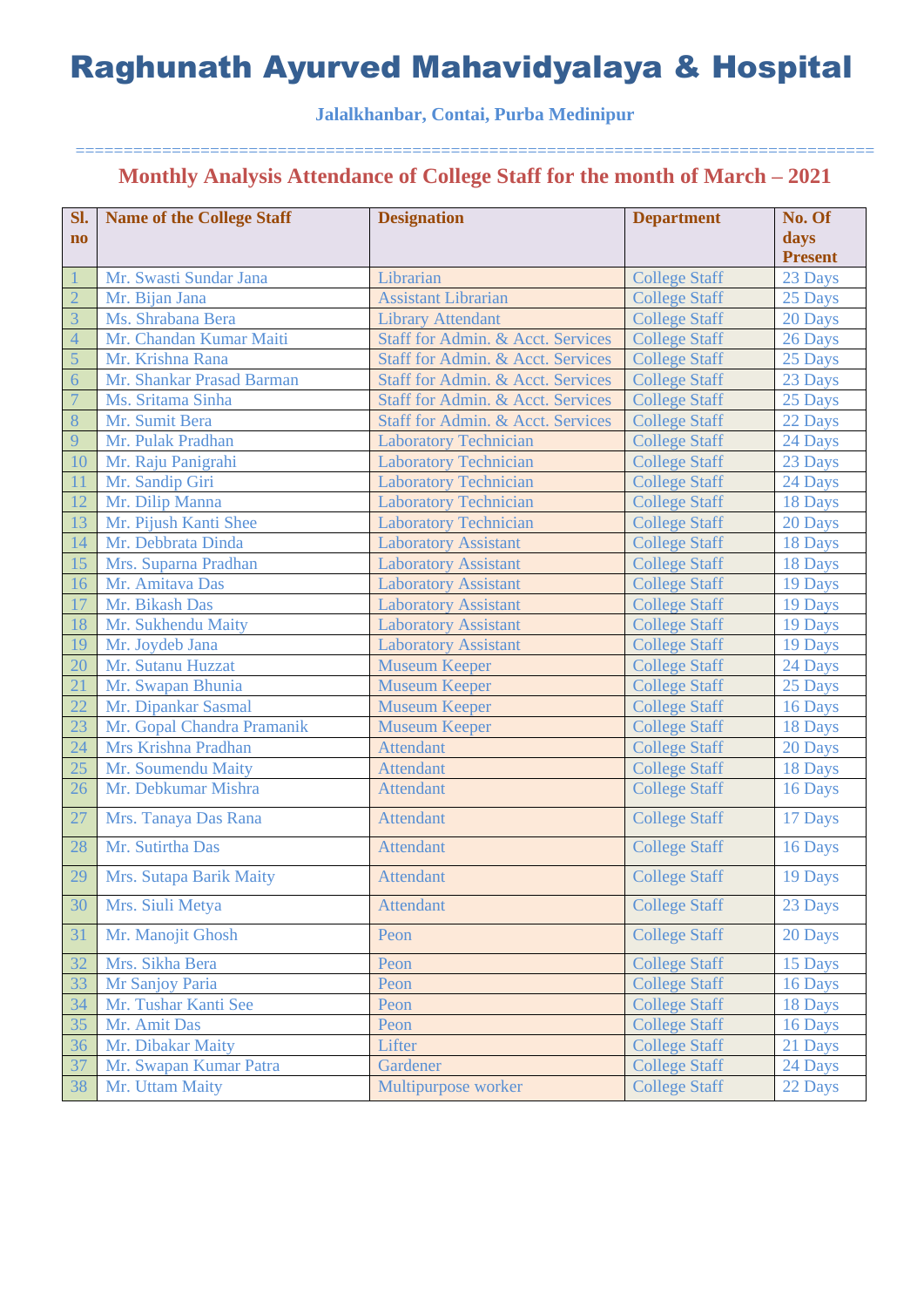### **Jalalkhanbar, Contai, Purba Medinipur**

| Sl.            | <b>Name of the College Staff</b> | <b>Designation</b>                                | <b>Department</b>     | No. Of         |
|----------------|----------------------------------|---------------------------------------------------|-----------------------|----------------|
| $\mathbf{no}$  |                                  |                                                   |                       | days           |
|                |                                  |                                                   |                       | <b>Present</b> |
| $\mathbf{1}$   | Prof.(Dr.) Sushil Kumar Nath     | <b>Hospital Superintendent</b>                    | <b>Hospital Staff</b> | 25 Days        |
| $\overline{2}$ | Dr. Asitananda Das               | <b>Deputy Medical Superintendent</b>              | <b>Hospital Staff</b> | 24 Days        |
| $\overline{3}$ | Mrs. Sulekha Bera                | <b>Matron</b>                                     | <b>Hospital Staff</b> | 21 Days        |
| $\overline{4}$ | Mrs. Chinmoye Maity              | <b>Assistant Matron</b>                           | <b>Hospital Staff</b> | 18 Days        |
| 5              | Mrs. Safali Jana Pradhan         | <b>Assistant Matron</b>                           | <b>Hospital Staff</b> | 19 Days        |
| $\overline{6}$ | Mrs. Anuradha Manna              | <b>Stuff Nurses</b>                               | <b>Hospital Staff</b> | 19 Days        |
| $\overline{7}$ | Ms. Nilam Khatun                 | <b>Stuff Nurses</b>                               | <b>Hospital Staff</b> | 20 Days        |
| $8\phantom{1}$ | Mrs. Snigdha Panigrahi           | <b>Stuff Nurses</b>                               | <b>Hospital Staff</b> | 23 days        |
| 9              | Mrs. Muslima Khatin              | <b>Stuff Nurses</b>                               | <b>Hospital Staff</b> | 21 Days        |
| 10             | Mrs. Mallika Jana Patra          | <b>Stuff Nurses</b>                               | <b>Hospital Staff</b> | 21 Days        |
| 11             | Mrs. Sandipa Jana Huzzat         | <b>Stuff Nurses</b>                               | <b>Hospital Staff</b> | 22 Days        |
| 12             | Mrs. Krishna Giri Manna          | <b>Stuff Nurses</b>                               | <b>Hospital Staff</b> | 22 Days        |
| 13             | Mrs. Sandhya Pradhan             | <b>Stuff Nurses</b>                               | <b>Hospital Staff</b> | 23 Days        |
| 14             | Mrs. Sabita Majhi Pramanik       | <b>Stuff Nurses</b>                               | <b>Hospital Staff</b> | 21 Days        |
| 15             | Mrs. Dipannita Mandal Jana       | <b>Stuff Nurses</b>                               | <b>Hospital Staff</b> | 22 Days        |
| 16             | Mrs. Sarmitha Jana               | <b>Stuff Nurses</b>                               | <b>Hospital Staff</b> | 20 Days        |
| 17             | Mrs. Sadhana Maity               | <b>Stuff Nurses</b>                               | <b>Hospital Staff</b> | 21 Days        |
| 18             | Mrs. Kanan Deb                   | <b>Stuff Nurses</b>                               | <b>Hospital Staff</b> | 18 Days        |
| 19             | Mr. Joydeb Manik                 | Ward Boy / Aya                                    | <b>Hospital Staff</b> | 23 Days        |
| 20             | Mr. Arup Payra                   | Ward Boy / Aya                                    | <b>Hospital Staff</b> | 21 Days        |
| 21             | Mr. Somnath Meikap               | Ward Boy / Aya                                    | <b>Hospital Staff</b> | 19 Days        |
| 22             | Mrs. Radha Rani Maity Panja      | Ward Boy / Aya                                    | <b>Hospital Staff</b> | 19 Days        |
| 23             | Mrs. Saptami Bera Pradhan        | Ward Boy / Aya                                    | <b>Hospital Staff</b> | 22 Days        |
| 24             | Mr. Pijush Pradhan               | Workers                                           | <b>Hospital Staff</b> | 19 Days        |
| 25             | Mr. Bapi Das                     | Ward Boy / Aya (Others)                           | <b>Hospital Staff</b> | 19 Days        |
| 26             | Ms. Namita Rani Das              | Ward Boy / Aya (Others)                           | <b>Hospital Staff</b> | 19 Days        |
| 27             | Mrs. Sila Guchhait Jana          | Ward Boy / Aya                                    | <b>Hospital Staff</b> | 18 Days        |
| 28             | Mr. Chandan Das                  | Pharmacist                                        | <b>Hospital Staff</b> | 25 Days        |
| 29             | Mr. Kazi M M Mohiuddin Ahamed    | Pharmacist                                        | <b>Hospital Staff</b> | 20 Days        |
| 30             | Mrs. Madhuriya Naskar            | Pharmacist                                        | <b>Hospital Staff</b> | 18 Days        |
| 31             | Mr. Soumitra Das Mahapatra       | Pharmacist                                        | <b>Hospital Staff</b> | 19 Days        |
| 32             | Mrs. Sefali Shit                 | <b>Dresser</b>                                    | <b>Hospital Staff</b> | 22 Days        |
| 33             | Mr. Tapan Das                    | <b>Dresser</b>                                    | <b>Hospital Staff</b> | 19 Days        |
|                |                                  |                                                   |                       |                |
| 34             | Mr.Swapan Jana                   | <b>Store Keeper</b>                               | <b>Hospital Staff</b> | 23 Days        |
| 35             | Mr. Debansu Ghorai               | Office Staff (for Registration,<br>Record)        | <b>Hospital Staff</b> | 23 Days        |
| 36             | Mr. Arun Jana                    | Office Staff (for Registration,<br>Record)        | <b>Hospital Staff</b> | 25 Days        |
| 37             | Mr. Suman Maity                  | <b>Office Staff (for Registration,</b><br>Record) | <b>Hospital Staff</b> | 22 Days        |
| 38             | Mrs. Sima Dolai                  | Office Staff (for Registration,<br>Record)        | <b>Hospital Staff</b> | 20 Days        |
| 39             | Mr. Somnath Sasmal               | <b>Dark Room Attainder</b>                        | <b>Hospital Staff</b> | 18 Days        |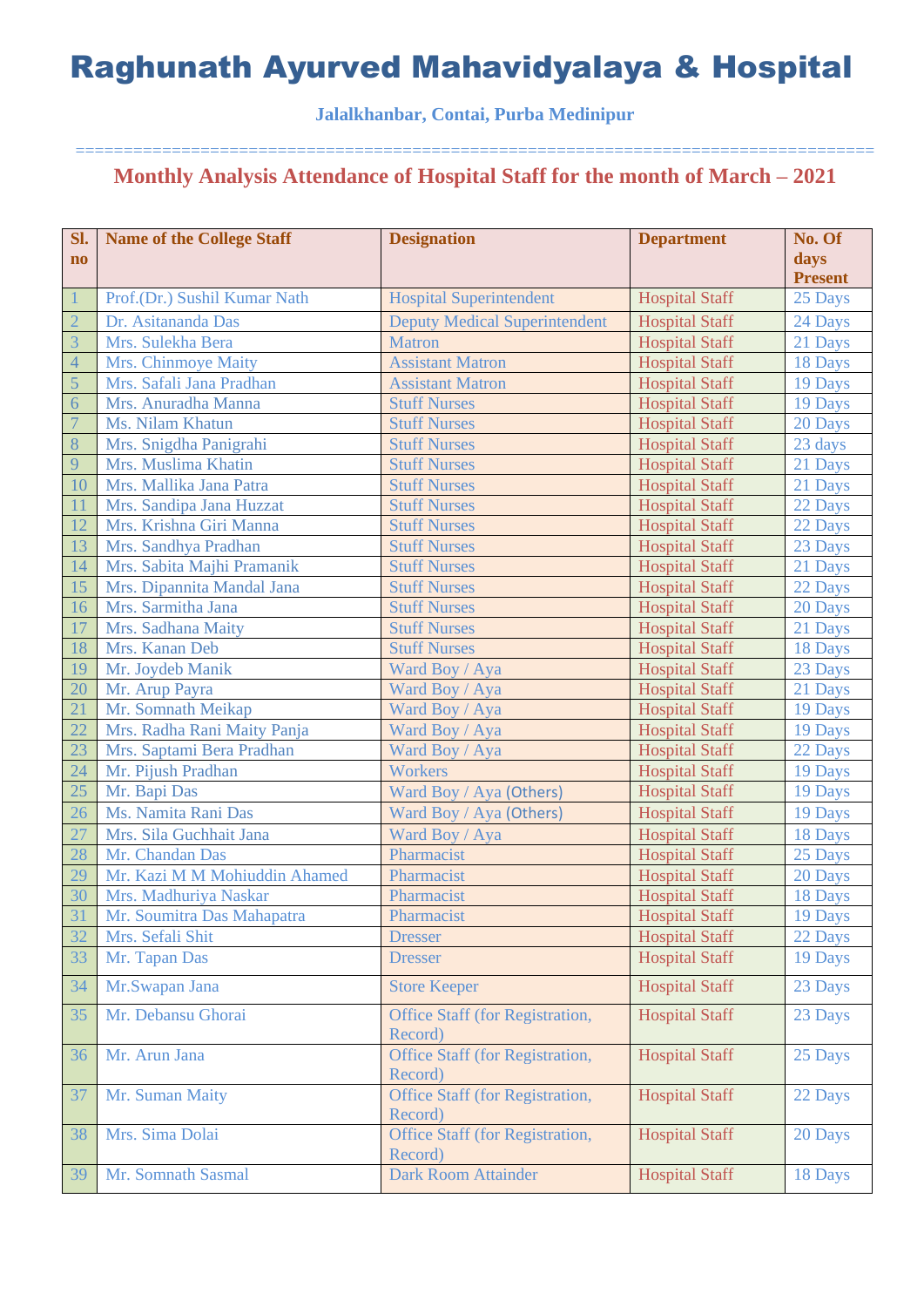### **Jalalkhanbar, Contai, Purba Medinipur**

| Sl.<br>$\mathbf{n}\mathbf{o}$ | <b>Name of the College Staff</b> | <b>Designation</b>                                                                                    | <b>Department</b>     | No. Of<br>days<br><b>Present</b> |
|-------------------------------|----------------------------------|-------------------------------------------------------------------------------------------------------|-----------------------|----------------------------------|
| 40                            | Mr. Satyabrata Nanda             | <b>Staff for Pancakarma Therapy</b><br>Section for OPD & IPD                                          | <b>Hospital Staff</b> | 23 Days                          |
| 41                            | Mr. Prabir Kumar Jana            | <b>Staff for Pancakarma Therapy</b><br>Section for OPD & IPD                                          | <b>Hospital Staff</b> | 22 Days                          |
| 42                            | Mrs. Durga Rana Jana             | <b>Staff for Pancakarma Therapy</b><br>Section for OPD & IPD                                          | <b>Hospital Staff</b> | 18 Days                          |
| 43                            | Mrs. Madhusri Maity Shee         | <b>Staff for Pancakarma Therapy</b><br>Section for OPD & IPD                                          | <b>Hospital Staff</b> | 19 Days                          |
| 44                            | Mr. Nityananda Maity             | <b>OT</b> Attainder                                                                                   | <b>Hospital Staff</b> | 18 Days                          |
| 45                            | Mr. Koushik Jana                 | <b>OT</b> Attainder                                                                                   | <b>Hospital Staff</b> | 24 Days                          |
| 46                            | Dr. Surajit Jana                 | <b>Emergency Medical Officer</b>                                                                      | <b>Hospital Staff</b> | 20 Days                          |
| 47                            | Dr. Raghunath Das                | <b>Emergency Medical Officer</b>                                                                      | <b>Hospital Staff</b> | 17 Days                          |
| 48                            | Dr. Pratap Chandra Ghorai        | <b>RMO &amp; RSMO</b>                                                                                 | <b>Hospital Staff</b> | 25 Days                          |
| 49                            | Dr. Amrit Kumar Nanda            | <b>RMO &amp; RSMO</b>                                                                                 | <b>Hospital Staff</b> | 20 Days                          |
| 50                            | Dr. Mukul Kumar Pahari           | <b>RMO &amp; RSMO</b>                                                                                 | <b>Hospital Staff</b> | 20 Days                          |
| 51                            | Dr. Bibhuti Ranjan Ojha          | <b>RMO &amp; RSMO</b>                                                                                 | <b>Hospital Staff</b> | 21 Days                          |
| 52                            | Dr. Arnab Bhattachariya          | <b>RMO &amp; RSMO</b>                                                                                 | <b>Hospital Staff</b> | 18 Days                          |
| 53                            | Dr. Anulipi Pal                  | <b>RMO &amp; RSMO</b>                                                                                 | <b>Hospital Staff</b> | 19 Days                          |
| 54                            | Dr. Lipika Maity                 | <b>RMO &amp; RSMO</b>                                                                                 | <b>Hospital Staff</b> | 22 Days                          |
| $\overline{55}$               | Dr. Suman Maity                  | <b>RMO &amp; RSMO</b>                                                                                 | <b>Hospital Staff</b> | 19Days                           |
| 56                            | Dr. Bristilina Panda             | <b>RMO &amp; RSMO</b>                                                                                 | <b>Hospital Staff</b> | 21 Days                          |
| 57                            | Dr. Mouli Acharya                | <b>RMO &amp; RSMO</b>                                                                                 | <b>Hospital Staff</b> | 20 Days                          |
| 58                            | Dr. Surjani Gurai                | <b>RMO &amp; RSMO</b>                                                                                 | <b>Hospital Staff</b> | 20 Days                          |
| 59                            | Dr. Sushil Kumar Nath            | <b>Consultants (Teachers Of Clinical</b><br>Departments including Swasthavritta<br>& Yoga Department) | <b>Hospital Staff</b> | 24 Days                          |
| 60                            | Dr. Subhalakshi Maity            | Prosuti evum Stri Roga Specialist<br>(Teachers of Prosuti evum Stri Roga<br>Depertment)               | <b>Hospital Staff</b> | 23 Days                          |
| 61                            | Dr. Debdhri Maiti                | <b>Consultants (Teachers Of Clinical</b><br>Departments including Swasthavritta<br>& Yoga Department) | <b>Hospital Staff</b> | 21 Days                          |
| 62                            | Dr. Krushnasish Panda            | <b>Yoga Teacher or Expert (from</b><br>Swasthavritta & Yoga Department)                               | <b>Hospital Staff</b> | 23 Days                          |
| 63                            | Dr.Sarmistha Mandal              | Shalya & Ksharsutra Therapy<br>Specialists (Teacher Of Shalya<br>Department)                          | <b>Hospital Staff</b> | 21 Days                          |
| 64                            | Dr. Dilip Kumar Das              | <b>Consultants (Teachers Of Clinical</b><br>Departments including Swasthavritta<br>& Yoga Department) | <b>Hospital Staff</b> | 22 Days                          |
| 65                            | Dr. Pallabi Bhowmik              | <b>Consultants (Teachers Of Clinical</b><br>Departments including Swasthavritta<br>& Yoga Department) | <b>Hospital Staff</b> | 20 Days                          |
| 66                            | Dr. Sapan Kumar Das              | <b>Consultants (Teachers Of Clinical</b><br>Departments including Swasthavritta<br>& Yoga Department) | <b>Hospital Staff</b> | 20 Days                          |
| 67                            | Dr. Durbadal Majumdar            | Shalya & Ksharsutra Therapy<br>Specialists (Teacher Of Shalya<br>Department)                          | <b>Hospital Staff</b> | 24 Days                          |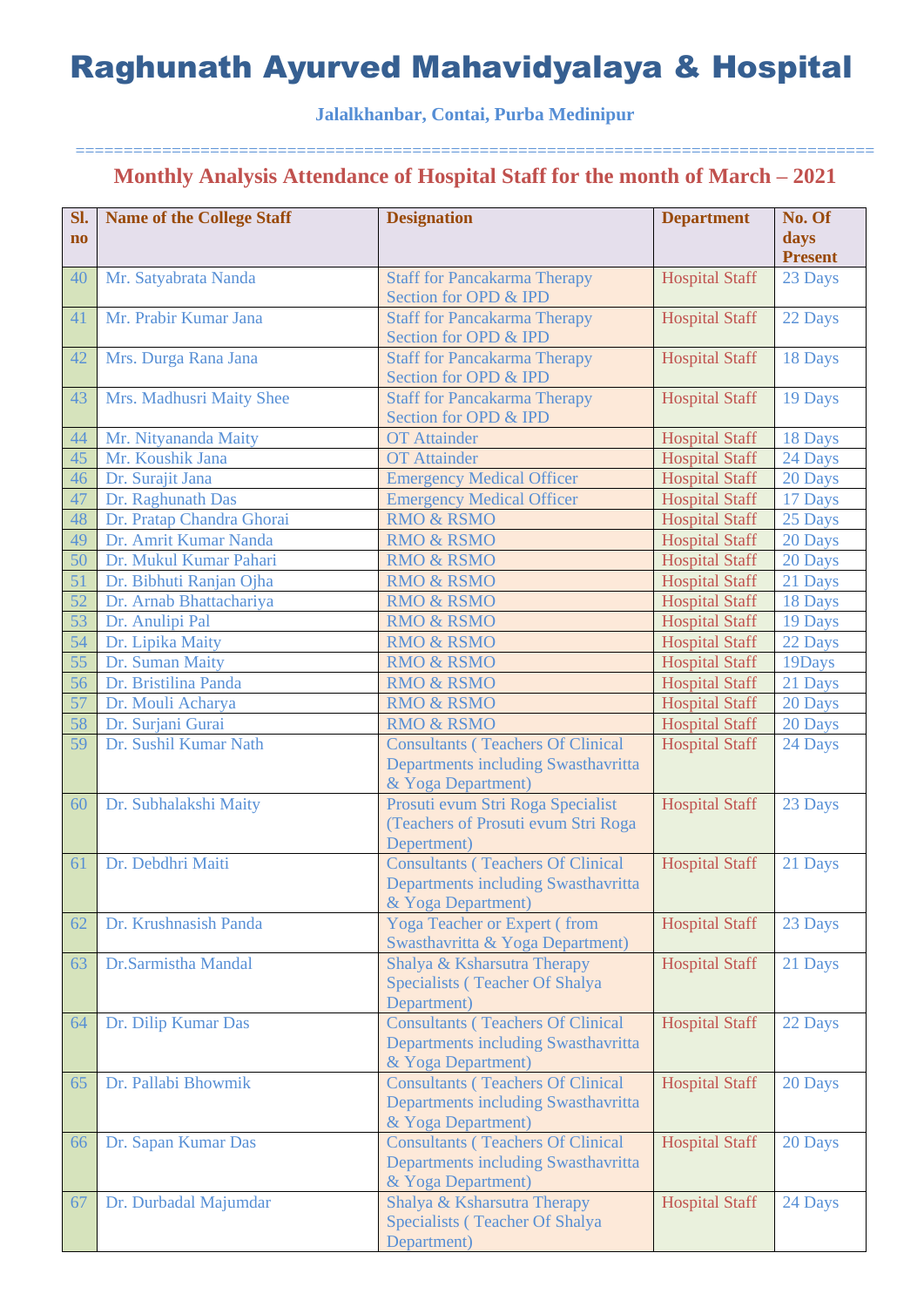### **Jalalkhanbar, Contai, Purba Medinipur**

| Sl.                    | <b>Name of the College Staff</b> | <b>Designation</b>                                             | <b>Department</b>     | No. Of                    |
|------------------------|----------------------------------|----------------------------------------------------------------|-----------------------|---------------------------|
| $\mathbf{n}\mathbf{o}$ |                                  |                                                                |                       | days                      |
| 68                     | Dr. Suman Kundu                  | <b>Consultants (Teachers Of Clinical</b>                       | <b>Hospital Staff</b> | <b>Present</b><br>23 Days |
|                        |                                  | Departments including Swasthavritta                            |                       |                           |
|                        |                                  | & Yoga Department)                                             |                       |                           |
|                        |                                  |                                                                |                       | 21 Days                   |
| 69                     | Dr. Swagata Maity Garai          | <b>Consultants (Teachers Of Clinical</b>                       | <b>Hospital Staff</b> |                           |
|                        |                                  | Departments including Swasthavritta                            |                       |                           |
| 70                     | Dr. Nitai Senapati               | & Yoga Department)<br><b>Consultants (Teachers Of Clinical</b> | <b>Hospital Staff</b> | 22 Days                   |
|                        |                                  | Departments including Swasthavritta                            |                       |                           |
|                        |                                  | & Yoga Department)                                             |                       |                           |
| 71                     | Dr. Santanu Panda                | <b>Consultants (Teachers Of Clinical</b>                       | <b>Hospital Staff</b> | 24 Days                   |
|                        |                                  | Departments including Swasthavritta                            |                       |                           |
|                        |                                  | & Yoga Department)                                             |                       |                           |
| 72                     | Dr. Dipanjan Jana                | <b>Consultants (Teachers Of Clinical</b>                       | <b>Hospital Staff</b> | 24 Days                   |
|                        |                                  | Departments including Swasthavritta<br>& Yoga Department)      |                       |                           |
| 73                     | Dr. Bidhan Roy                   | Panchakarma Specialists (Teachers of                           | <b>Hospital Staff</b> | 24 Days                   |
|                        |                                  | Panchakarma Teaching Department)                               |                       |                           |
| 74                     | Dr. Sayantika Bandyopadhyay      | <b>Consultants (Teachers Of Clinical</b>                       | <b>Hospital Staff</b> | 22 Days                   |
|                        |                                  | Departments including Swasthavritta                            |                       |                           |
|                        |                                  | & Yoga Department)                                             |                       |                           |
| 75                     | Dr. Phalguni Bhattacharya        | <b>Consultants (Teachers Of Clinical</b>                       | <b>Hospital Staff</b> | 21 Days                   |
|                        |                                  | Departments including Swasthavritta<br>& Yoga Department)      |                       |                           |
| 76                     | Mr. Kafirul Sk                   | X-ray Technician or Radiographer                               | <b>Hospital Staff</b> | 23 Days                   |
| 77                     | Dr. Rishi Das                    | Physiotherapist (Part – Time)                                  | <b>Hospital Staff</b> | 19 Days                   |
| 78                     | Dr. Rupa Jana                    | Radiologist (Part – Time)                                      | <b>Hospital Staff</b> | 23 Days                   |
| 79                     | Dr. Subhasish Pradhan            | Dentist (Part – Time)                                          | <b>Hospital Staff</b> | 20 Days                   |
| 80                     | Dr. Partha Pratim Das            | Anaesthesiologist (Part – Time)                                | <b>Hospital Staff</b> | 16 Days                   |
| 81                     | Dr. Ardhendu Sekhar Hazra        | Paediatrician (Part – Time)                                    | <b>Hospital Staff</b> | 18 Days                   |
| 82                     | Dr. Prakiti Ranjan Roy           | Pathologist (Part – Time)                                      | <b>Hospital Staff</b> | 24 Days                   |
| 83                     | Dr. Sattyam Maity                | Ophthalmologist (Part – Time)                                  | <b>Hospital Staff</b> | 24 Days                   |
| 84                     | Dr. Promod Pramanik              | Obstetrician & Gynaecologist (Part - Time)                     | <b>Hospital Staff</b> | 23 Days                   |
| 85                     | Dr. Sayan Hazra                  | Medicine Specialist (Part – Time)                              | <b>Hospital Staff</b> | 19 Days                   |
| 86                     | Dr. Samir Kumar Dey              | Surgical Specialist (Part – Time)                              | <b>Hospital Staff</b> | 19 Days                   |
| 87                     | Mrs.Jhuma Das                    | Panchakarma Asst                                               | <b>Hospital Staff</b> | 22 Days                   |
| 88                     | Mrs. Rekha Ghosh                 | Midwife                                                        | <b>Hospital Staff</b> | 18 Days                   |
| 89                     | Mrs. Sabina Khatun               | Laboratory Technician                                          | <b>Hospital Staff</b> | 22 Days                   |
| 90                     | Mr. Nimai Bar                    | <b>Workers</b>                                                 | <b>Hospital Staff</b> | 24 Days                   |
| 91                     | Mr. Kanchan Pradhan              | Workers                                                        | <b>Hospital Staff</b> | 24 Days                   |